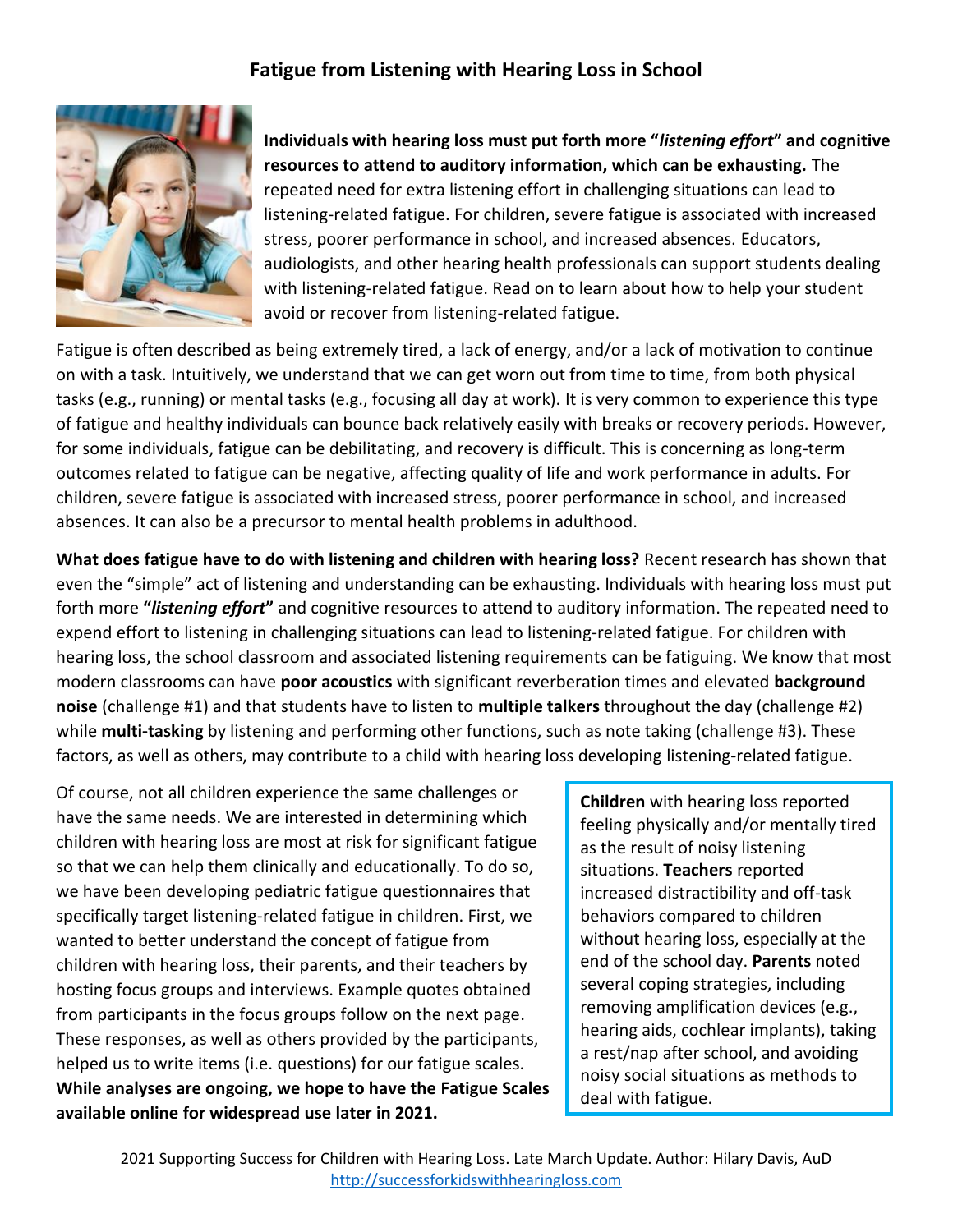**"Yesterday we took a field trip to a museum. The gentleman was great, but he spoke so fast—she was still missing stuff in a very hectic environment. If things go really, really quick for her, I can tell it's a lot for her. She has to make an effort and it wears her out."** –Parent of a child with hearing loss

**"When I get tired of listening to things, I just tell my friends, "I'm tired of listening to you, I'm gonna turn you down [turn volume down on hearing aids]. If you need me, tap me." And I just do that for fifteen, thirty minutes."**–Teen with hearing loss

**"I must remember to give my student a break during one-on-one sessions. He needs a moment to not have to listen and to tune out. If he doesn't get that break, his behavior is significantly impacted."** – Speech-language pathologist

Educators, audiologists, and other hearing health professionals can support students dealing with listeningrelated fatigue. Consider signs and symptoms of listening-related fatigue in your students. We found that

many children did not realize they were experiencing fatigue throughout the school day. In fact, several adults with hearing loss told us that they could not articulate their difficulties with listening-related fatigue until young adulthood.

Students may need support to better understand challenging listening situations and how to advocate for themselves, if needed. Discussing this topic with parents, teachers, and administrators is important too. The students who participated in our study felt limited in their abilities to ask for interventions, such as breaks, because of the structure of the school day. It is important for the whole team to strategize best practices to support each student.

**Do** your students complain of being tired or worn out more frequently than students without hearing loss? **Do** they zone out or have trouble concentrating during long periods of listening? **Do** they take their devices off throughout the day? **Do** their parents note that they require listening breaks or naps after school? **If so, talk to your student about fatigue.**

**What will help your student avoid or recover from listening-related fatigue?** Although no systematic research has been completed on listening-related fatigue interventions, there are several considerations that may be beneficial for your students.

- Assess the student's listening environment. Look for ways to improve acoustics by minimizing background noise or reverberation in the space. Participants repeatedly reported background noise as fatiguing.
- Provide accommodations, such as preferential seating, captioning, or note-taking by a peer. Anything that may help reduce effort while listening could be helpful for your student.
- Review the student's amplification use (both personal amplification and school-owned remote microphone technology). Although research on amplification and fatigue reduction is mixed, teachers reported that students appeared less fatigued when utilizing their technology consistently.
- Employ good communication strategies (and encourage others to do the same). Participants reported that children got fatigued more quickly when others spoke too quickly or had their back turned. Ensure the child can see the person talking.